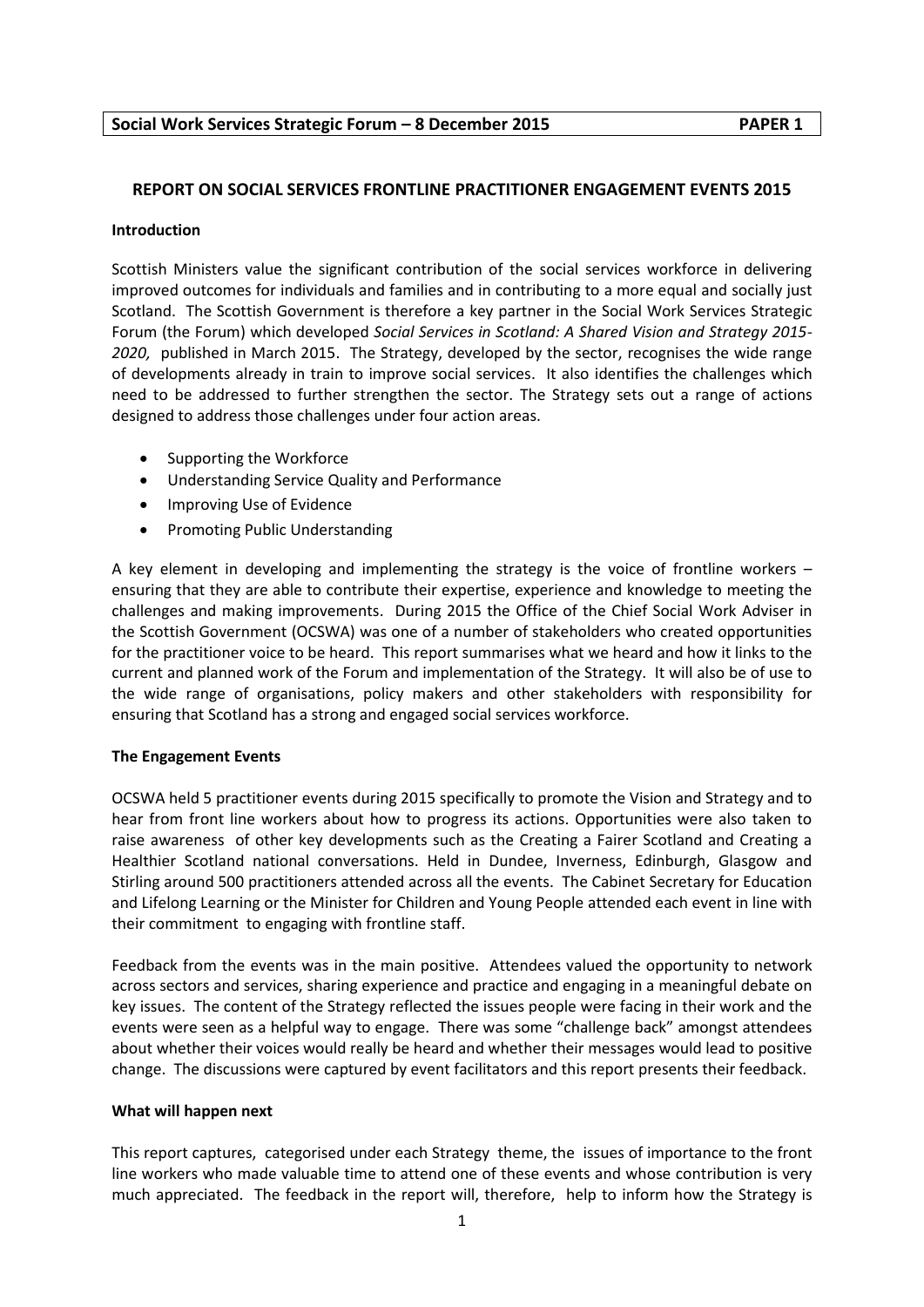taken forward. A number of the issues raised are already being taken forward by the implementation plan of the Strategy and the report makes clear where this is the case. The report will go to relevant Scottish Ministers and the members of the Social Work Services Strategic Forum to further inform how the Strategy is taken forward.

The Strategy contains a commitment to review existing workforce surveys and, if useful, to carry out a further survey of the workforce, in order to better understand the key issues for staff. This report makes a very helpful contribution to that specific action.

The report will, however, also be useful informing work and priorities beyond the Strategy. The report will be circulated to event participants and all local authority Chief Social Work Officers. We will ensure that relevant policy leads within Scottish Government and key stakeholders across the sector are made aware of the report so that it can inform wider developments and their respective responsibilities for supporting and strengthening the workforce. We will also publish the report on the SG website.

We are currently planning another series of engagement events in 2016 and will work collaboratively with the members of the Forum to ensure that we make best use of such events and that they are a meaningful and valued opportunity.

**OFFICE OF THE CHIEF SOCIAL WORK ADVISER SCOTTISH GOVERNMENT December 2015**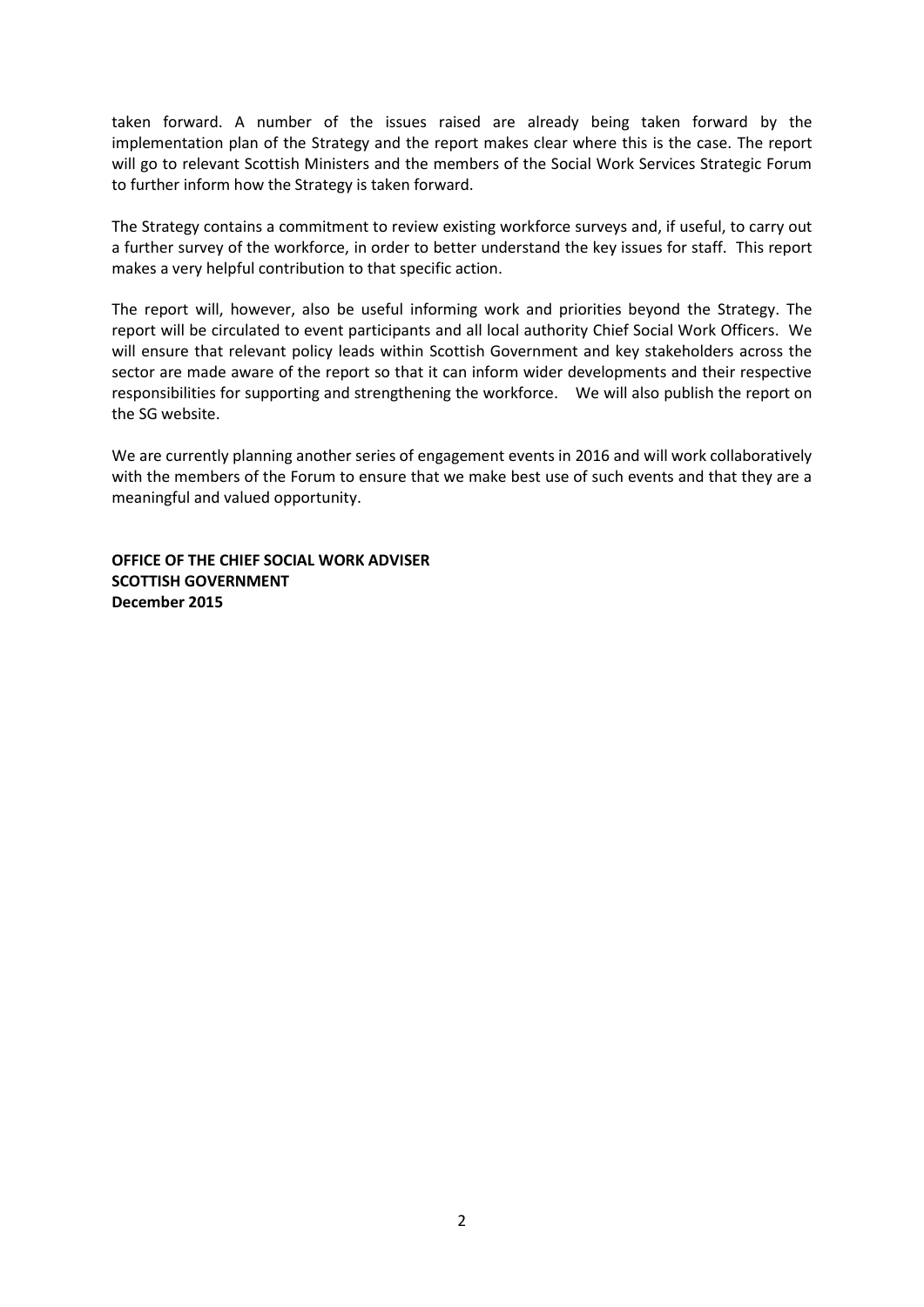### **SECTION 1: SUPPORTING THE WORKFORCE**

Summary of Practitioner views on what can better support the workforce? a supportive learning culture with protected time to learn protected time for supervision, peer support & mentoring engaged, visible, supportive & communicative mangers with the right values and skills better managed/reduced caseloads early involvement in service planning, change programmes and evaluation good quality and regular supervision better support for newly qualified social workers and all new workers more caring and nurturing organisations and managers less paperwork/admin and more time with clients low pay to be addressed & consider more standardised pay across the sector sectors & organisations being better at sharing learning & good practice

improved use of and access to technology to technology to support  $\mathcal{C}$ 

#### **Further detail on the views expressed**

**Learning and Development** - The discussion highlighted the importance of improving practice through effective learning, reflective practice, on-going personal development and knowledge exchange. Positive messages about access to learning opportunities sat alongside messages calling for more learning/networking opportunities and training budgets being under pressure. Key issues were protecting time for learning and reflective practice and creating a supportive learning culture that facilitates open discussion where workers can feel supported as well as challenged.

Sectors and organisations, as well as different professions, need to collaborate to support effective learning and promote good practice. Face to face multi-agency/professional and cross-sector learning is valuable, building cohesion and improving joint working.

Solutions offered included:

- more team meetings to discuss cases and to share knowledge
- more action learning
- examining teams that work well and learning from that
- individuals needing to plan their own professional learning better
- job rotation to broaden learning/experience
- educators at all levels needing to be from the sector or have experience of the sector
- co-location seen as key in supporting learning and development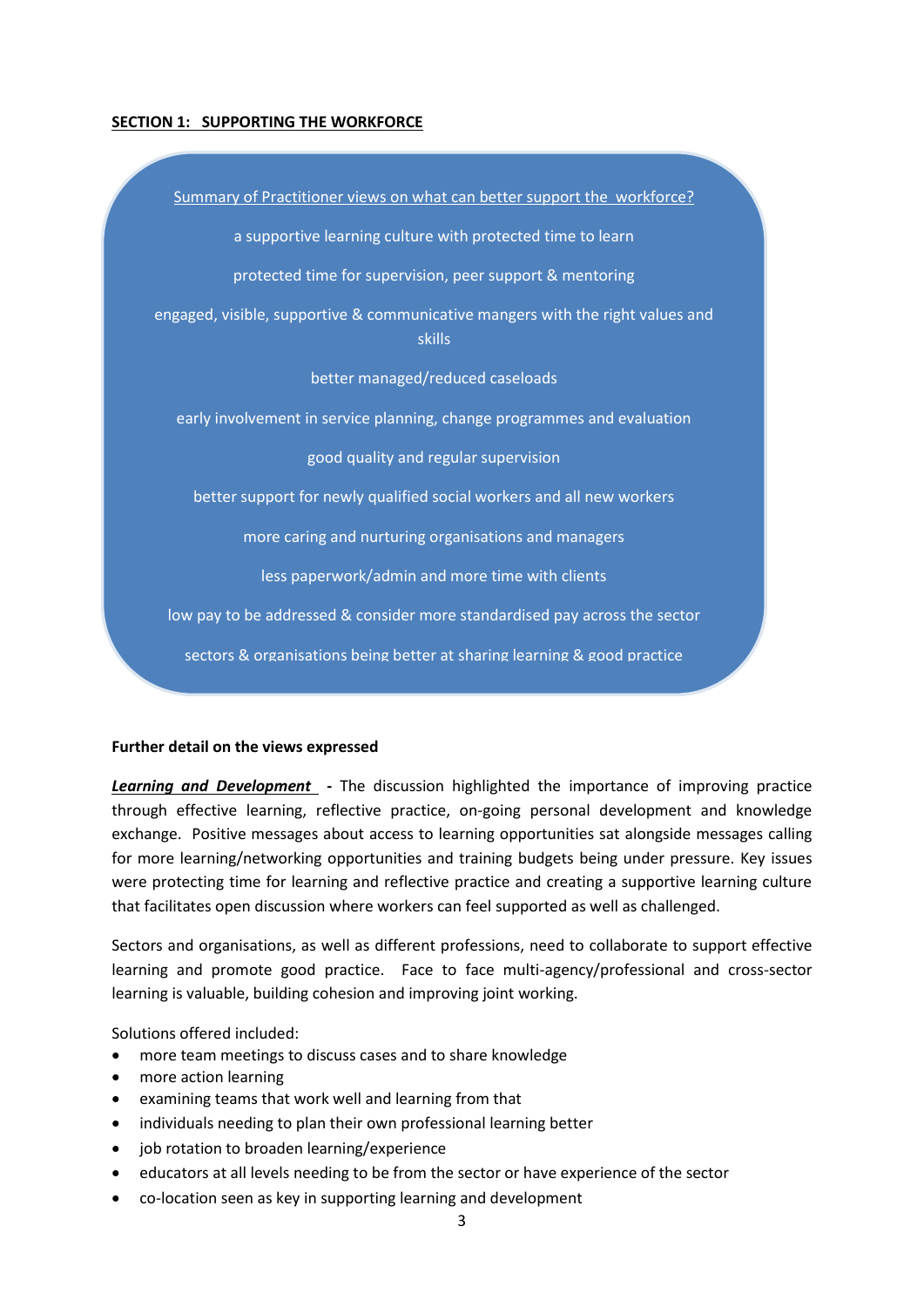- more secondments for experienced workers to support continued learning
- multi-agency case working and reflective practice
- Face to face multi-professional, multi-agency special interest groups

**Technology** - Using technology better and more creatively is key to supporting practice development, including the use of on-line forums. The issue of confidentiality and the need for careful use of technology were highlighted. Access problems for front line staff were raised. The need for a more integrated approach to sharing information was also a significant topic.

Solutions offered included:

- integrating health and social care IT systems & having better IT do the job
- creating Scotland wide practice/information databases delivering more standardised guidance from the Centre

*Information Management* - What access staff had to information, how to manage the amount of information & how it could be better presented were discussed. This included the view that staff needed better knowledge of local resources to support clients.

Solutions offered included:

- creating a regular vehicle/publication that presents a front line perspective on developments not a top down view from SSSC
- creating short bulletins to help understand new legislation
- Scottish Government to get policy updates directly to front line workers more quickly

*Managers* – The main messages included managers needing to be more visible and involved with front line workers. Managers needed to be better at supporting staff wellbeing and managing staff caseloads. The point was made that staff would benefit from better emotional support given they can be dealing with difficult issues.

Staff wanted managers to take account of their views on service delivery, improvement and change and to be better at planning and implementing change. Managers can hold on to information and need to be more communicative. Staff could also feel disempowered with decisions sometimes being made by managers from a resource perspective. There was some recognition that managerial posts had reduced in number.

Solutions offered included:

- a leadership programme for potential managers and to support new managers
- selection of managers based on values and people skills
- organisations doing more to grow their own managers
- more people doing management training
- promoting leadership more at all levels using SSSC Step Into Leadership tools

*Supporting Newly Qualified Social Workers (NQSWs)* – More support for NQSWs was called for but there was variation across areas in terms of the quality of support already offered. Overall there was support for the Strategy action to pursue the mandatory, structured framework for NQSWs.

Solutions offered included:

protected caseloads, time & learning. Limiting NQSWs to one per team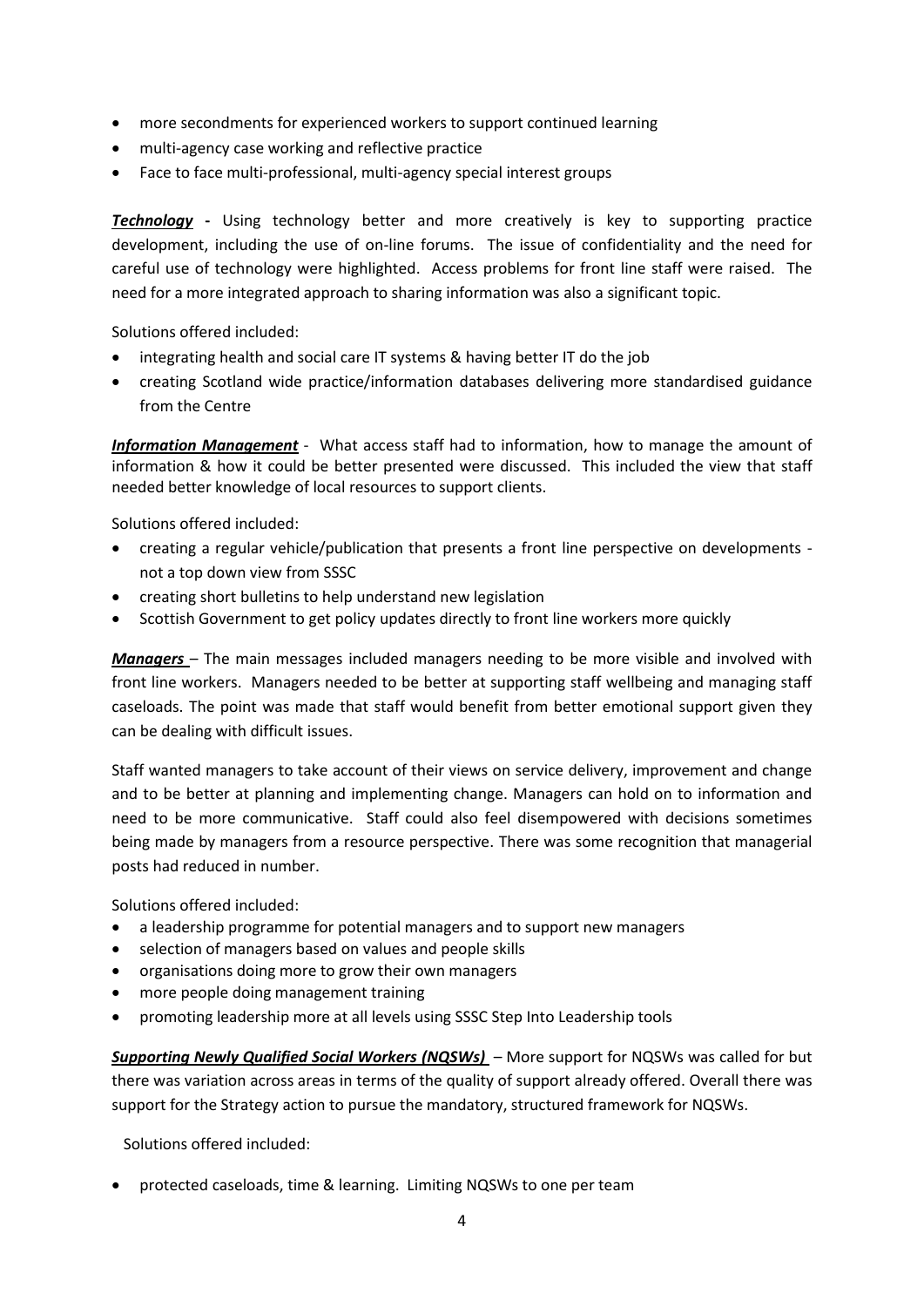- a buddy/mentor system & support groups/forums
- improving placements and opportunities for secondments
- freeing up senior staff to provide support to newly qualified workers
- constant supervision and standardised induction over the first 12 months for new workers

**Supervision** - Was seen as key in supporting quality improvement and workforce development. Variation existed around the quality of support offered. Comments highlighted the need to protect time for regular supervision and for supervision to be more supportive but also challenging and developmental rather than focussing on workload and tasks. Mentoring and peer support was also seen as valuable for staff separate to the support provided by line managers or supervisors.

Solutions offered included:

- group supervision covering cases and resources
- managers being trained in supervision.

*Pay* – Low pay and different rates of pay across sectors/organisations/local authorities were felt to impact on recruitment and retention and quality of care (particularly for low paid workers) as well as impeding cohesion and clarity across the workforce.

Solutions offered included:

- standardised pay across Local Authorities and across sectors
- the adoption of a living wage
- paying mileage and time in between visits

*Retaining Experienced Staff* - Improved caseloads and minimising admin and bureaucracy were seen as key to supporting staff retention. There was also a sense that experienced staff and inexperienced staff needed much the same support mechanisms. It was recognised that experienced staff have more complex cases which take time but this is not always reflected in the overall number of cases they have.

Solutions offered included:

- increasing worker autonomy and minimising admin/bureaucracy
- reducing workloads through a step-up system like a triage system in the NHS
- more effective team work including improved support from managers
- filling vacancies quickly
- valuing and making better use of people's skills and expertise
- retaining staff through support and training
- a clear call for no hot desking but welcoming flexible working

*Self-Directed Support (SDS)* – SDS was felt to create extra work and pressure for staff. Assessments are time consuming and often don't work in complex cases. Other comments included a call for government to be more open about resources and help manage public expectation. There was a view that SDS is too focussed on cost.

*Recruitment* - Recruitment issues were felt to be impacting on the quality of care. The main issue is to ensure that recruitment processes secure people with the right value base.

Solutions offered included:

- face to face interviews for social work courses, including the social work degree
- at interview testing the values of those wishing to work in the sector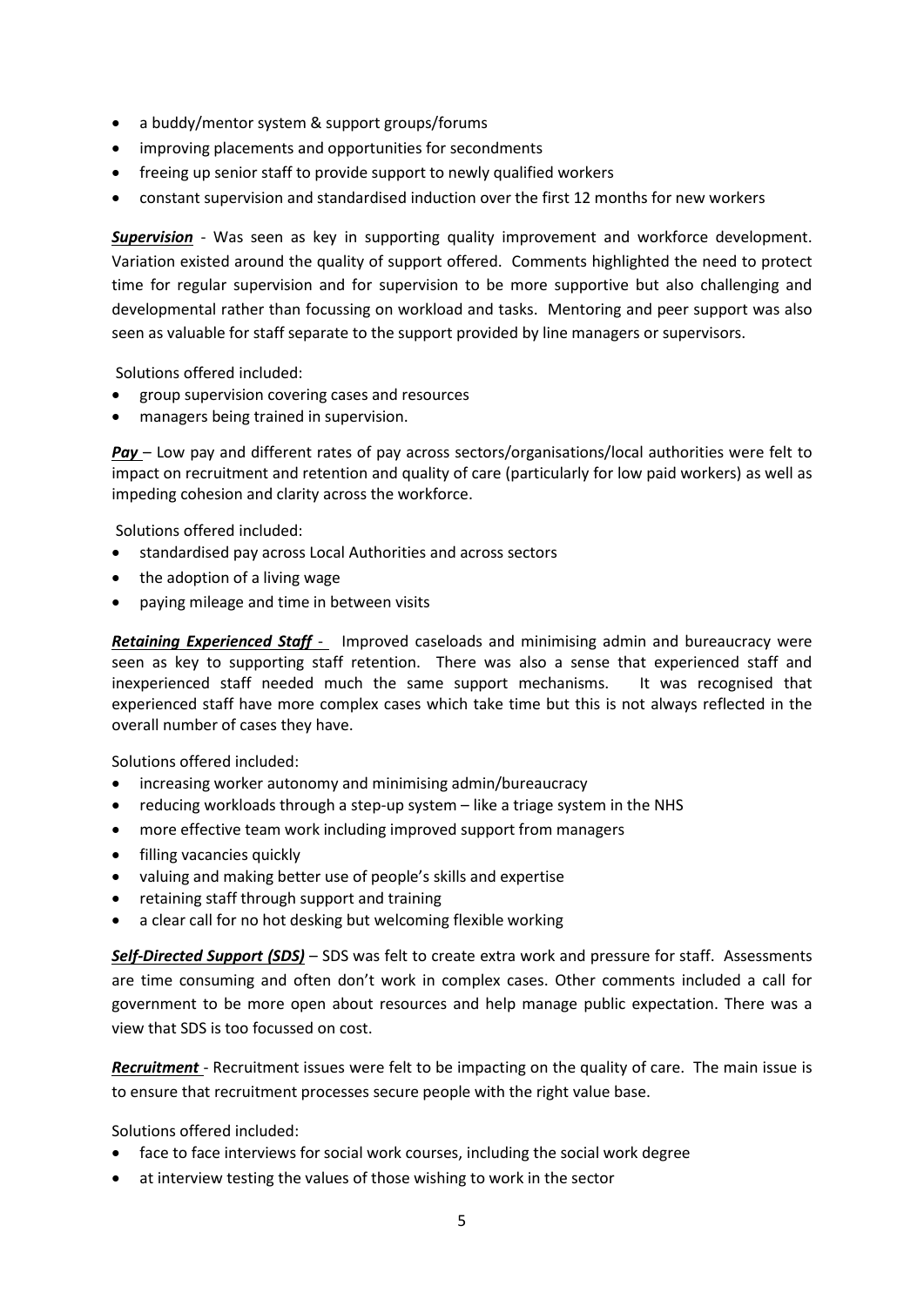• speeding up vetting processes

*Social Work Degree* - There was a view that the degree needed to be improved and more relevant to practice and a question as to whether it needed to be more specialist. Some commented that the quality of social work education is not as good as practice-based learning.

Solutions offered included:

- improving links with LAs and HEIs
- the degree should give a stronger importance to passing practice placements
- the need for more specialist graduate certificates

**Relevant actions already underway through implementation of the Strategy**

- **Revised SSSC Codes of Practice for Social Service workers and Employers by March 2016**
- **Research to be commissioned into workforce planning, recruitment and retention and workforce surveys**
- **Career pathways work by SSSC to be launched March 2016**
- **Fair Work Procurement Guidance issued by Scottish Government October 2015**
- **Review of Social Work degree underway**
- **Work on shared "induction passport" underway**
- **New postgraduate level award for CSWOs starting November 2015.**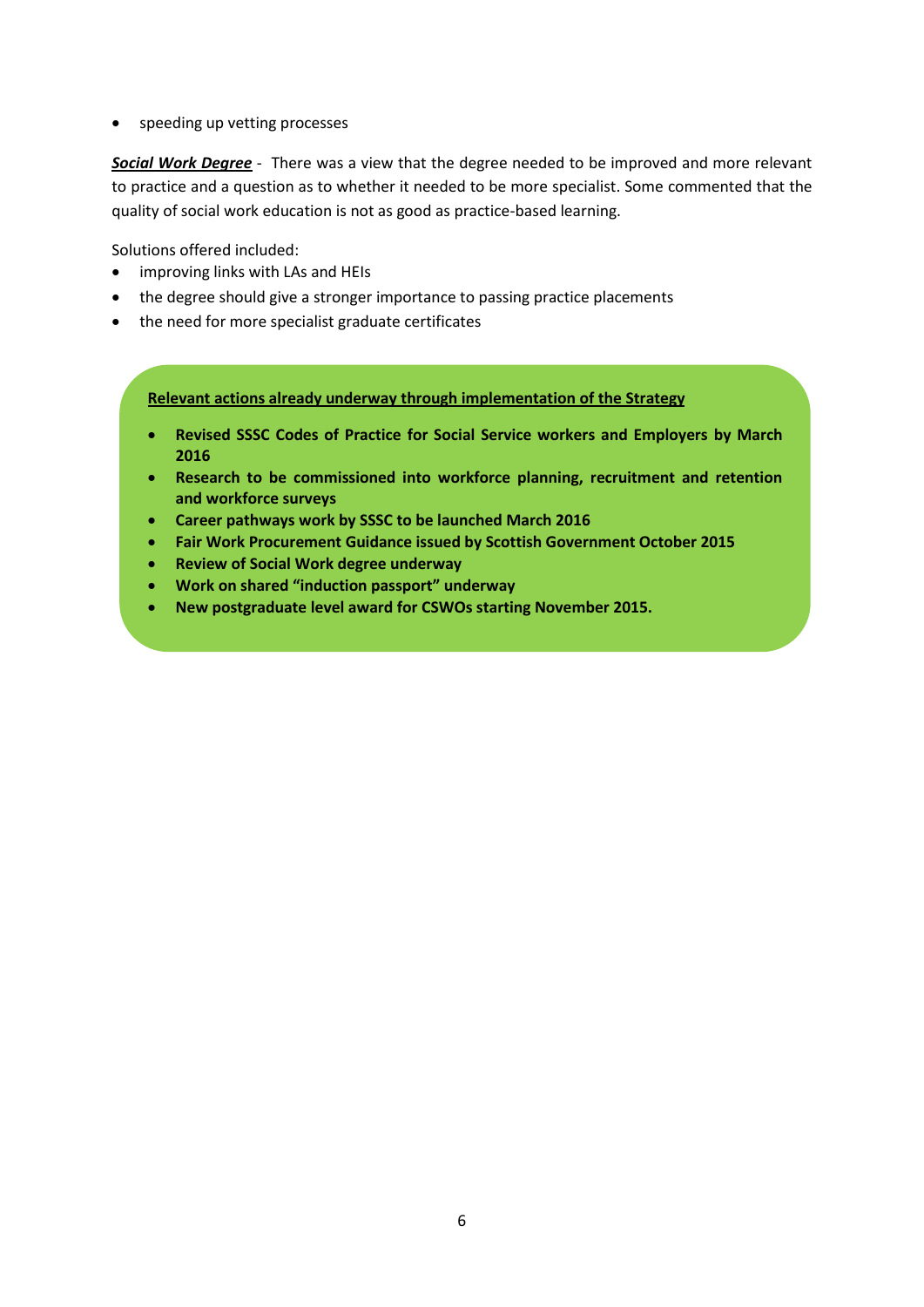#### **SECTION 2 : SERVICE QUALITY AND PERFORMANCE**



#### **Further detail on the views expressed**

*Service Quality* **-** Consistent service quality was felt to be key in driving improvement. A two-tier system was felt to exist because of the differing knowledge and experience levels held by new & experienced staff. The need to prioritise resources effectively was acknowledged but there were concerns about limited resources. Challenges were highlighted around supporting early intervention whilst meeting existing need. Concerns were expressed over the capacity to deliver quality assessments when having to meet hospital discharge targets, particularly for older people and people with mental health issues. Standardising assessment approaches/forms was suggested to deliver consistency, as was adopting an assessment triage system akin to that of the NHS. There was a call for improved tendering and commissioning processes to increase job security, improve service quality and minimise competition.

Solutions offered included:

- social work needing to be professional, more effective and efficient
- managers and organisations to support positive risk taking
- closing the gap between Strategies and practice
- recognising the significant shift needed to move to an outcomes focus
- services to be talked about in relation to need not hours
- managers, staff and different sectors to share the same language
- the need for services to be designed around an attachment model

*Evaluation and Monitoring* – Key messages included more assessment of policy implementation, an increased focus on outcomes, a need to look at what is measurable and to develop systems that capture feedback from users, carers, communities and the workforce. The importance of involving these groups early on was also reflected. Staff can feel that change is often top-down and not linked to front-line need. Staff have ideas and want a strategic presence on policy/service development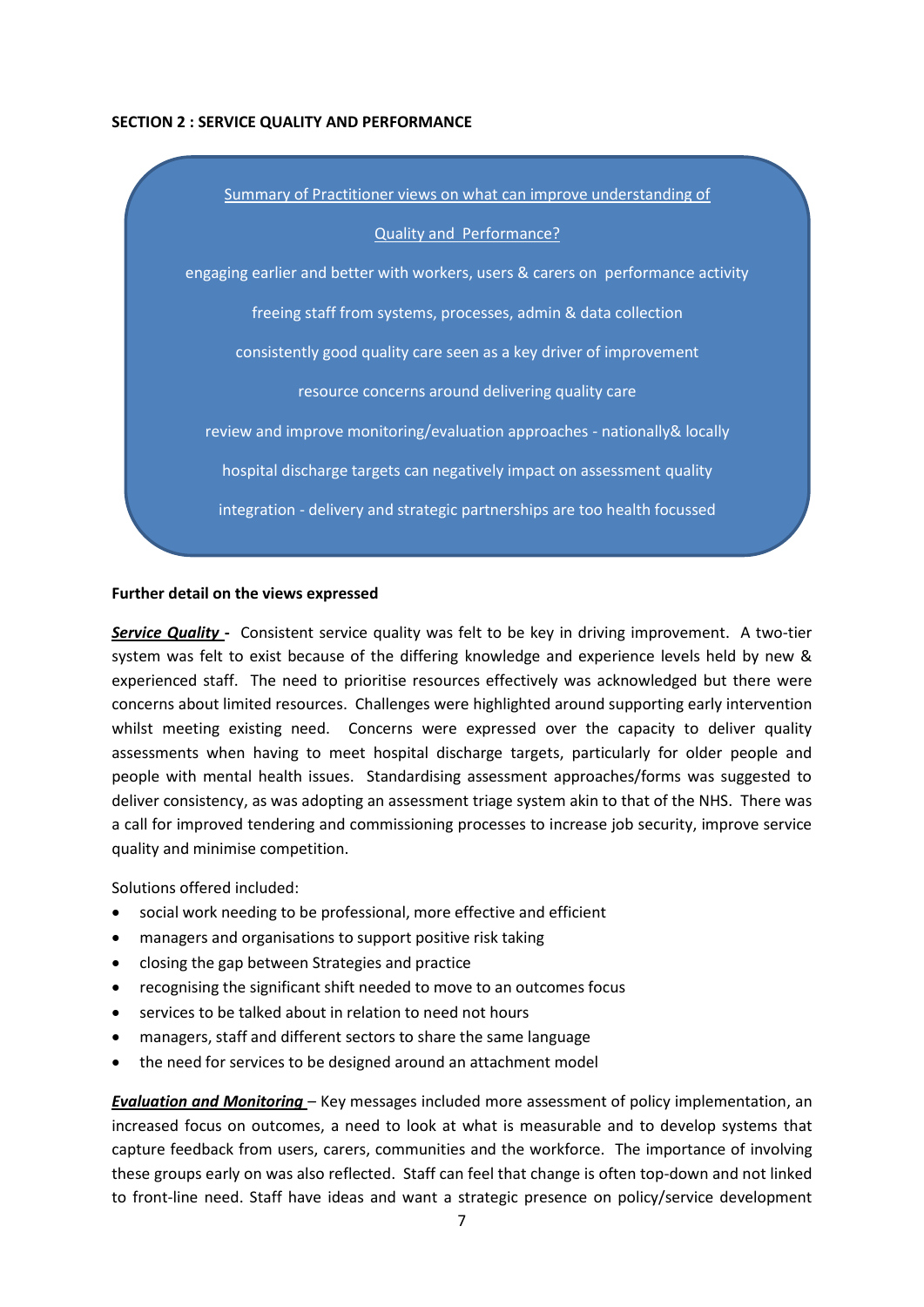forums, locally and nationally and more open and early communication with managers. Staff surveys alone were not helpful. Others messages included:

- the need for self-evaluation by workers at different levels
- measuring organisations on how well they treat users and staff
- statutory and voluntary sectors needing to discuss performance more
- the need to capture small improvements for users
- annual auditing and peer groups as sources of useful evidence

*Health and Social Care Integration* – Problems with integration were evident in some but not all areas. These largely related to the view that at strategic partnership and local delivery level the NHS held greater power and influence. Local agency working could be problematic, underpinned by a lack of NHS understanding around social services and social work. There was some scepticism that integration would drive improvement. Other reflections were that integration needs to better support mental health services and a question about quality & practice and what that would look like with integration.

Solutions offered included:

- speeding up integration in Teams
- better inter-agency communication around Government priorities

*Inspection* - The main message called for more supportive inspection processes, though there was recognition that the Care Inspectorate is moving towards improvement rather than compliance.

Solutions offered included:

- more highlighting of positives in inspection processes
- less tokenistic listening to groups

**Relevant actions already underway through implementation of the Strategy**

- **Care Inspectorate Triennial Report published August 2015**
- **Second Chief Social Work Officer summary report by February 2016**
- **Discussions underway re central website to access all performance related reports**
- **Annual summary paper of key Social Services Statistics by December 2015.**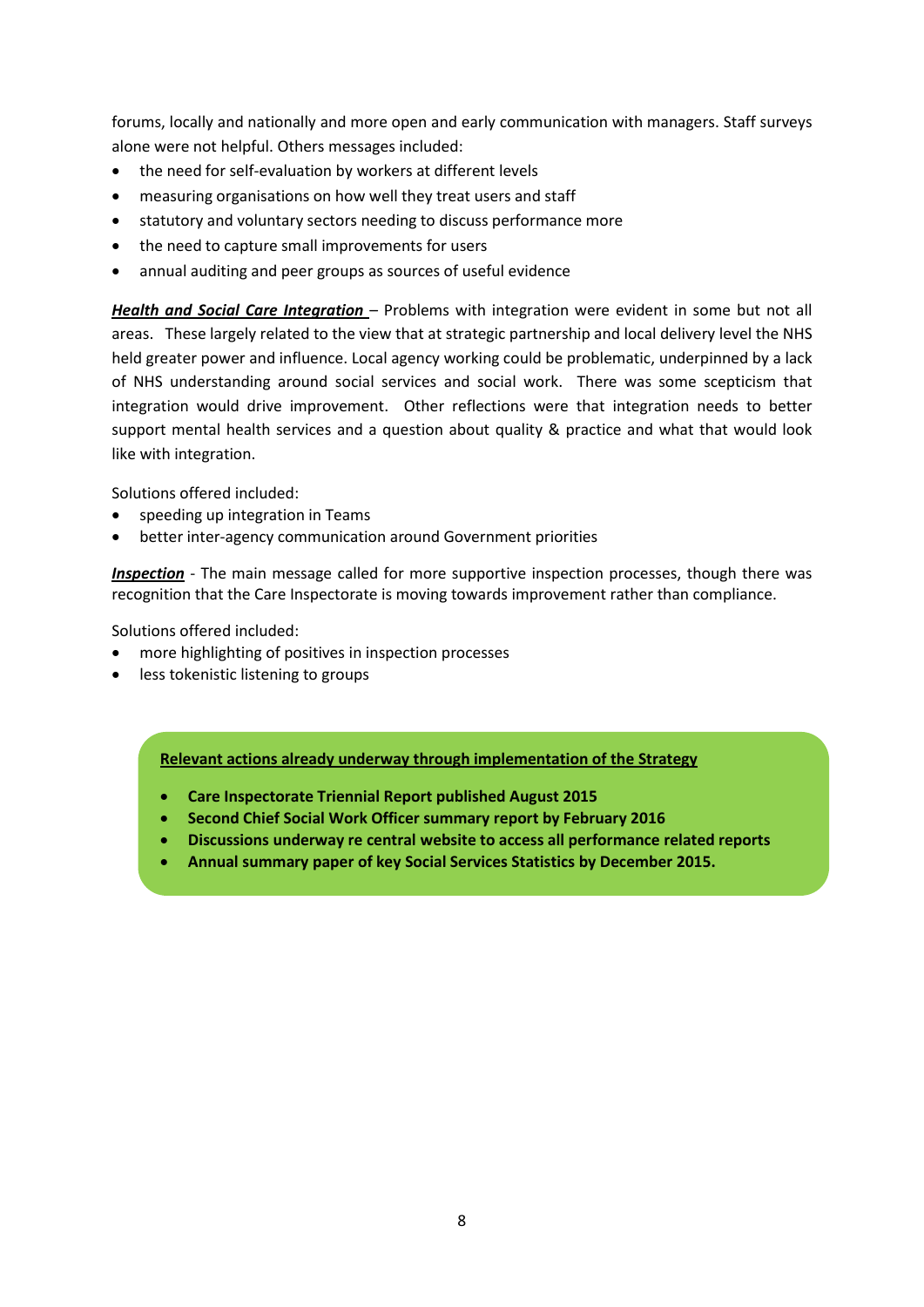#### **SECTION 3 :IMPROVING USE OF EVIDENCE**

Summary of Practitioner views on how to make better use of Evidence improving skills in research/evidence – including within HEI programmes time for research & practice learning more opportunities to engage in research/knowledge exchange sectors need to share research/knowledge better better promotion of national resources & knowledge exchange platforms more creative and practice-based approaches to undertaking & presenting research

#### **Further detail on the views expressed**

*Research* **-** The main messages indicate a gap in research/evidence training and skills so that workers can use evidence more effectively. HEIs were not felt to be preparing people well enough for research. Alongside this were messages calling for more academics/lecturers to be part-time practitioners thereby strengthening practice links. There was also a call for evidence to be more closely linked to supervision particularly for NQSWs.

Resources were a significant issue. Key challenges included time to undertake and consider research and problems accessing research findings, including lack of IT and not knowing where to find current and robust research. There was a call to protect time for evidence-based practice learning and research and to create more knowledge exchange events. There were positive stories of Teams doing action based research, linked to casework and service developments.

Research presentation was seen as important, needing to be more relevant and in bit size chunks for practitioners, as well as practice focussed. There was a call for more opportunities for practitioners to engage in research, including action based research, and opportunities to follow research career pathways. Numerous suggestions were offered on what research needs to be:

- supported by a culture change that values evidence creating more learning events
- more targeted, generic and rooted in current practice
- less central belt focussed and set in a wider socio-economic context
- done earlier/more quickly i.e. by the time it is published it is already too late to be helpful
- more focussed on Significant Case Reviews and the learning shared
- more focussed on excellent practice e.g. Significant Case Reviews of good practice
- driving improvement and linked to practice
- counted as CPD for registration purposes

*Promoting Research/Knowledge* **-** There was a view that the sector needs to share its evidence more including making better use of provider research and embracing research from other countries. The challenge of knowing the robustness of evidence was highlighted. Better use of IT to share info is important but IT capacity across many organisations needs improved to support this.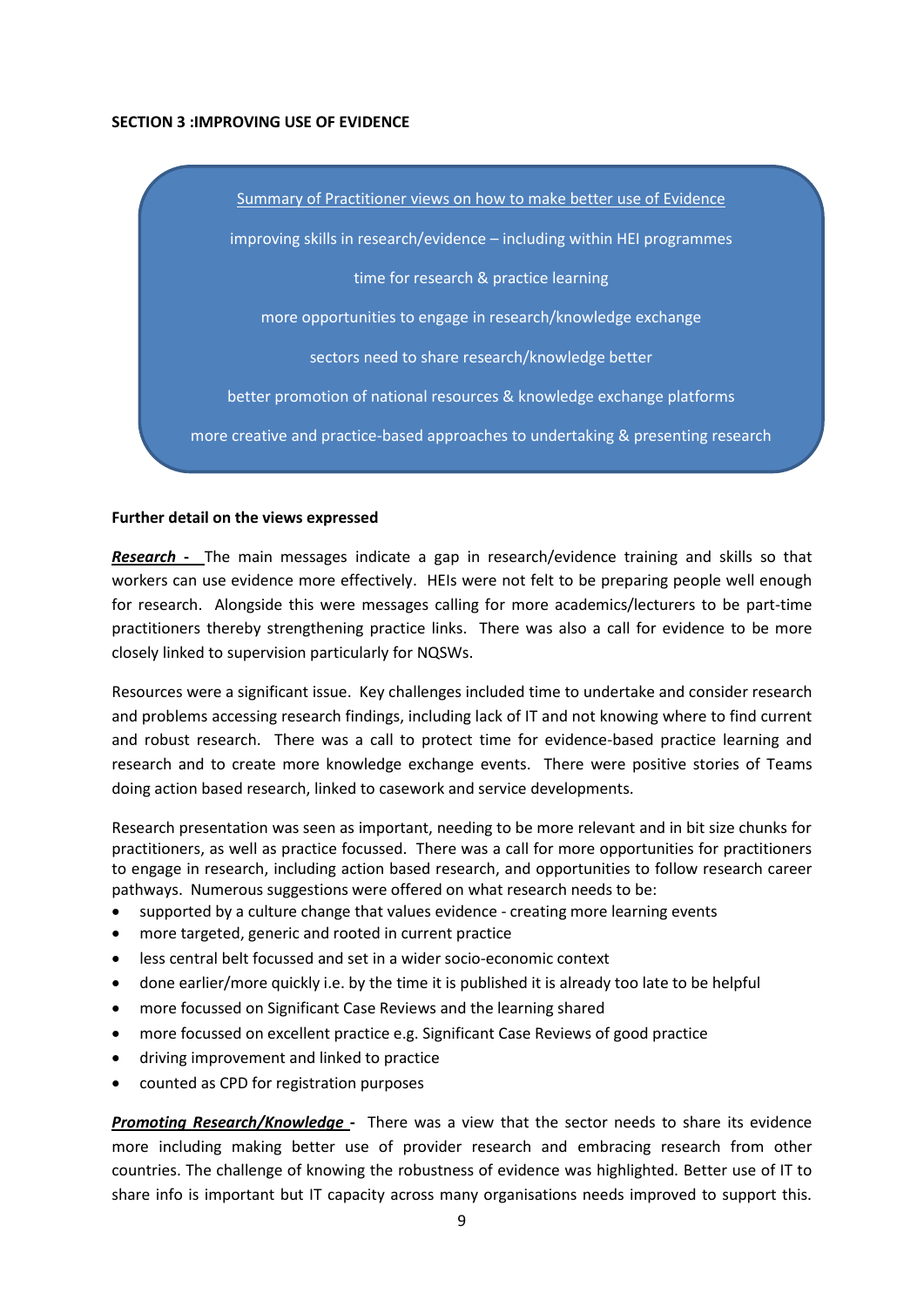Creating accessible, national databases and promoting existing knowledge exchange platforms (SSKS) and evidence based practice resources such as IRISS and SSSC were strongly advocated.

Solutions offered included:

- a national mechanism for collating good practice across organisations, increasing awareness of SSSC resources
- better promotion of existing resources SSKS/Workforce Knowledge Portal/IRISS
- creating new info links on LA websites a possible Yammer site for social services or an ISD Scotland Portal
- addressing the fact that IT organisational systems block access to evidence
- accepting that electronic resources are effective to some degree but to consider how to share info better - helpful if someone did this for Teams –ie Information Officer
- creating weekly/monthly lists of the latest research information by topic
- making better use of Team meetings to share knowledge
- promoting portals (national and local) via induction/training
- staff having access to the British Journal of Social Work

# **Relevant actions already underway through implementation of the Strategy**

- Initial workshop with lead organisations held in November 2015 to consider options to better identify common research priorities and establish research and knowledge funding forum
- Review of Social Work degree underway is looking at issue of research links with practice.
- Refresh of Knowledge Strategy for Social Services to take place in early 2016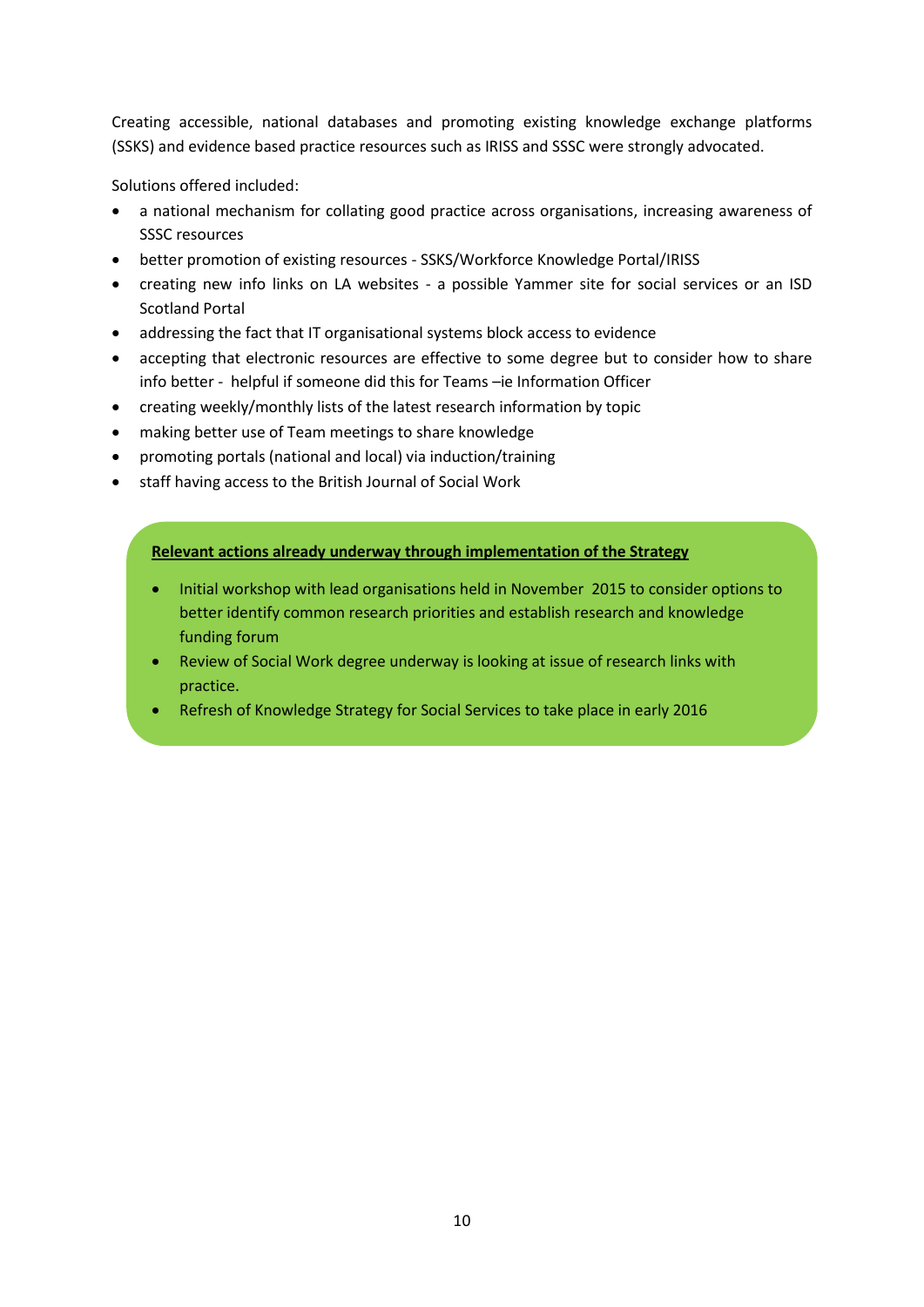#### **SECTION 4 : PROMOTING PUBLIC UNDERSTANDING**



#### **Further detail on the views expressed**

*Public Perception and Understanding* – The perception of the sector was felt to be poorer than for other professions and there was agreement that it needed improving. Raising public awareness about the sector was seen as a key driver. Improving awareness in other professions (ie teachers/GPs and other NHS professionals) was also felt to be key. Alongside this were views that different parts of the sector were differently perceived. For example, there were some views that children's services could be seen more negatively with services supporting older people being more valued by families. The statutory nature of social work and its intervention in crisis situations was felt to colour public perception. Social work can be seen by some as having too much power over families and individuals, so there can be a public stigma about receiving social support. Some participants said that people can be put off working in the sector because of bad publicity.

Improving outcomes for individuals and having good quality services were seen as key influencers in improving perception. Managing public expectation was felt to be important particularly about resources, the cost of care and the need for individual responsibility. Comments also suggested that the NHS and other professions need to have more realistic expectations of social work.

Comments suggested that government and other national bodies could better support the sector. There was a sense that politicians (local and national) and policy makers need to better understand the sector and a call for government to have a public discourse about resources. The Sector felt it could do more through the promotion of positive good news stories and also by valuing and nurturing its own workforce and being more confident in itself.

Solutions offered included:

- a sector champion to drive public opinion- also creating local champions
- promoting the voice of families and users more
- social work featuring in a high profile 'national' debate
- local authority volunteering to support the sector's work & improve public awareness